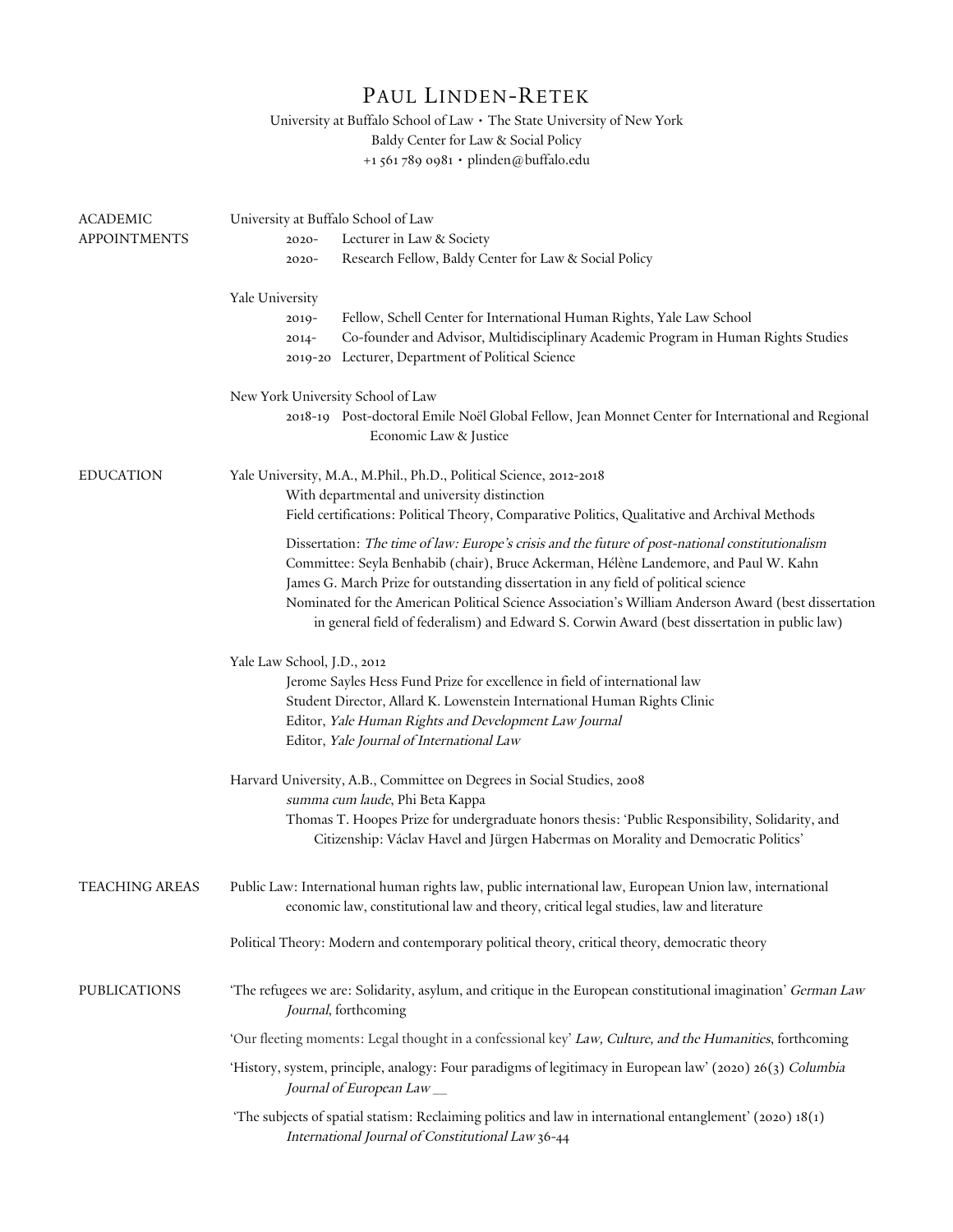|                       | 'Cosmopolitan law and time: Toward a theory of constitutionalism and solidarity in transition' (2015) $4(2)$ Global<br>Constitutionalism 157-194                                                                                                 |
|-----------------------|--------------------------------------------------------------------------------------------------------------------------------------------------------------------------------------------------------------------------------------------------|
|                       | 'The Spirit and Task of Democratic Cosmopolitanism: European Political Identity at the Limits of Transnational<br>Law' (2012) 8(8) Croatian Yearbook of European Law and Policy 175-226                                                          |
|                       | 'Supervised Independence and Post-Conflict Sovereignty: The Dynamics of Hybridity in Kosovo's New<br>Constitutional Court' (with Steven Hill) (2010) 36 Yale Journal of International Law Online 26-43                                           |
| <b>BOOK CHAPTERS</b>  | 'Constitutional patriotism as Europe's public philosophy? On solidarity and responsiveness in post-national law',<br>EU Constitutional Imagination: Between Ideology and Utopia, J Komárek, ed (Oxford: Oxford<br>University Press, forthcoming) |
|                       | 'Judith Shklar's Critique of Legalism' (with Seyla Benhabib), The Cambridge Companion to the Rule of Law, J<br>Meierhenrich and M Loughlin, eds (Cambridge, UK: Cambridge University Press, forthcoming)                                         |
|                       | In German translation: 'Judith Shklars Kritik des Legalismus' (2018) 9(2) ZPTh - Zeitschrift für<br>Politische Theorie 179-192                                                                                                                   |
| <b>WORKING PAPERS</b> | 'The authority to judge: A post-national critique of sovereignty and constituent power' (revise and resubmit,<br>Philosophy & Social Criticism)                                                                                                  |
|                       | "Safe third country": A theory of a dangerous concept and the democratic ends of international human rights"                                                                                                                                     |
|                       | 'Neither trumps nor interests: Rights, pluralism, and the recovery of constitutional judgment'                                                                                                                                                   |
|                       | 'A faltering transnational order: Populism, European integration, and the long shadow of Schmitt's Grossraum'                                                                                                                                    |
| <b>TEACHING</b>       | University at Buffalo, The State University of New York                                                                                                                                                                                          |
|                       | <i>Public Law</i> , Fall 2020                                                                                                                                                                                                                    |
|                       | Justice, Fall 2020                                                                                                                                                                                                                               |
|                       | Introduction to the American Legal System, Spring 2021                                                                                                                                                                                           |
|                       | Yale University (Lead Instructor)                                                                                                                                                                                                                |
|                       | Theories, Practices, and Politics of Human Rights, Spring 2020                                                                                                                                                                                   |
|                       | Post-Marxist Critical Theory: The Frankfurt School and Beyond, Spring 2020                                                                                                                                                                       |
|                       | Imagining the Post-national Constitution: Sovereignty and Legitimacy Beyond the Nation-State, Fall 2019                                                                                                                                          |
|                       | Advanced Human Rights Colloquium, Fall 2016-2020, with Prof. James Silk                                                                                                                                                                          |
|                       | Yale University (Teaching Fellow)                                                                                                                                                                                                                |
|                       | Theories, Practices, and Politics of Human Rights, Spring 2018, Profs. Thania Sanchez and Tamar Ezer                                                                                                                                             |
|                       | Introduction to International Political Economy, Fall 2017, Prof. Didac Queralt                                                                                                                                                                  |
|                       | Theories, Practices, and Politics of Human Rights, Spring 2017, Profs. T. Sanchez and N. Robinson                                                                                                                                                |
|                       | Introduction to International Law, Fall 2015, Prof. Thania Sanchez                                                                                                                                                                               |
|                       | Introduction to Political Philosophy, Spring 2015, Prof. Bryan Garsten (writing-intensive section)                                                                                                                                               |
|                       | Moral Foundations of Politics, Fall 2014, Prof. Ian Shapiro (writing-intensive section)                                                                                                                                                          |
|                       | Law and Politics of Globalization, Spring 2012, Prof. Alec Stone Sweet                                                                                                                                                                           |
|                       | International Human Rights Law, Spring 2011, Prof. Hope Metcalf                                                                                                                                                                                  |
|                       |                                                                                                                                                                                                                                                  |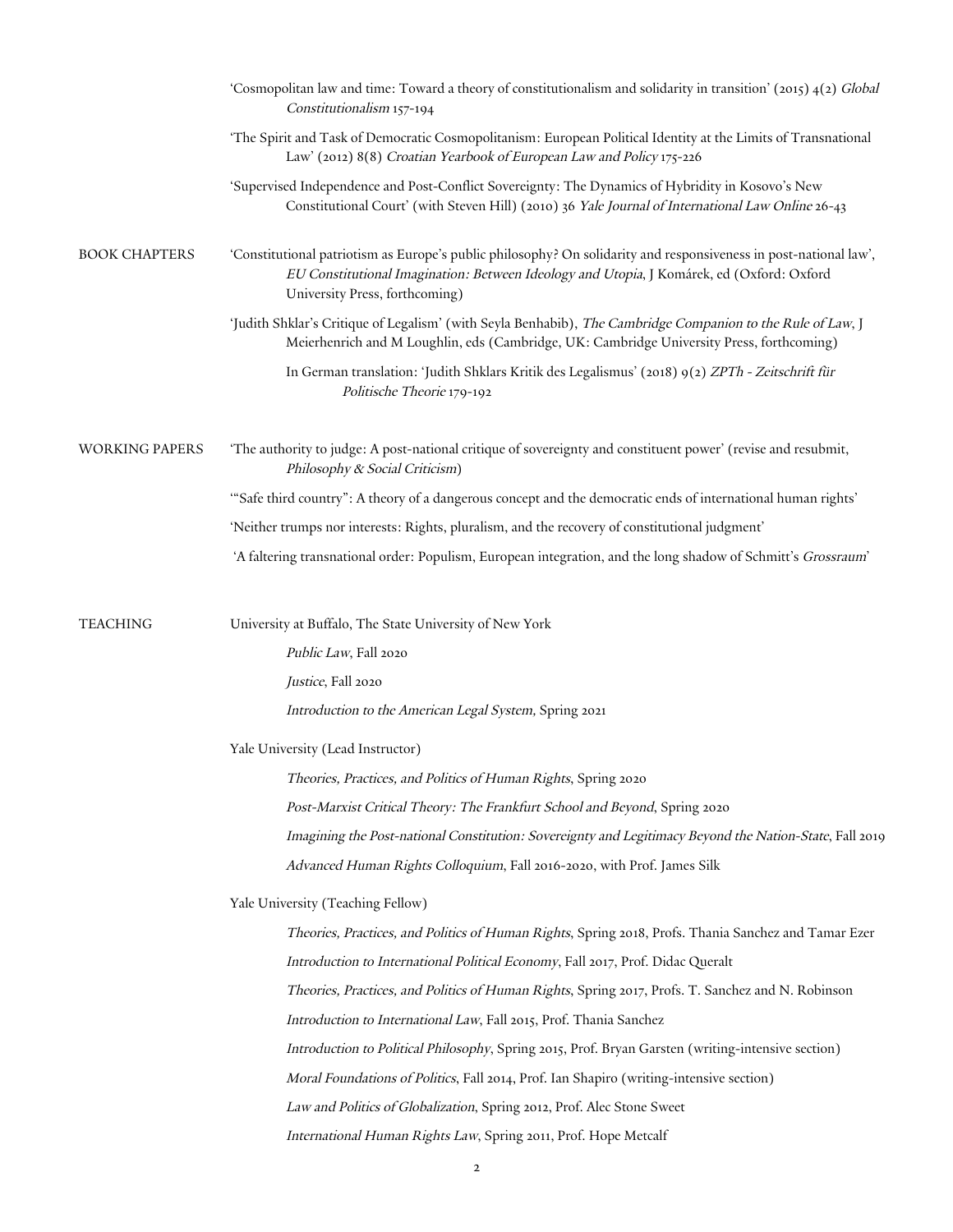| PROFESSIONAL<br><b>EXPERIENCE</b>                                    | Legal Adviser, Central and Eastern European Rule of Law Initiative (CEELI), Prague, Czech Republic, 2012                                                                                                                                                                                                                                                                 |
|----------------------------------------------------------------------|--------------------------------------------------------------------------------------------------------------------------------------------------------------------------------------------------------------------------------------------------------------------------------------------------------------------------------------------------------------------------|
|                                                                      | Legal Adviser, Human Rights Section, Office of the Government of the Czech Republic, 2011                                                                                                                                                                                                                                                                                |
|                                                                      | Legal Adviser, Legal Unit, International Civilian Office/EU Special Representative, Kosovo, 2010                                                                                                                                                                                                                                                                         |
|                                                                      | Human Rights Adviser, EU Department, Ministry of the Environment of the Czech Republic, 2008-9                                                                                                                                                                                                                                                                           |
| <b>ADVOCACY</b><br><b>REPORTS AND</b><br>LEGAL<br><b>SUBMISSIONS</b> | Third Party Intervention, European Court of Human Rights, Cases S.S. and Others v. Italy (App. No. 21660/18)<br>and C.O. and A.J. v. Italy (App. No. 40396/18), Allard K. Lowenstein International Human Rights<br>Clinic, Yale Law School, 2019 (supervising co-author with Prof. James Silk, Alisha Bjerregaard, Talya<br>Lockman-Fine, and Catherine Crooke)          |
|                                                                      | 'Welcome Home: The Rise of Tent Cities in the United States', Report of the National Law Center on<br>Homelessness and Poverty and Allard K. Lowenstein International Human Rights Clinic, Yale Law<br>School, March 2014 (co-author with Julie Hunter, Sirine Shebaya, and Samuel Halpert)                                                                              |
|                                                                      | 'Challenging Laws Restricting Religious Dress in European States', Litigation advocacy paper prepared for the<br>Open Society Justice Initiative by the Allard K. Lowenstein International Human Rights Clinic, Yale Law<br>School, March 2012 (co-author with Edwina Clarke and Sally Pei)                                                                              |
|                                                                      | 'The Involvement and Responsibilities of International Financial Institutions in Asian Farmland Investment',<br>Report prepared for the Asian NGO Coalition for Agrarian Reform and Rural Development, Allard K.<br>Lowenstein International Human Rights Clinic, Yale Law School, April 2011 (co-author with Megan<br>Corrarino, Lauren Oleykowski, and Chelsea Purvis) |
|                                                                      | 'International, Regional, and National Standards and Practices on Recognition and Treatment of Stateless<br>Persons', Memorandum prepared for the European Roma Rights Centre by the Allard K. Lowenstein<br>International Human Rights Clinic, Yale Law School, October 2010 (co-author with Sadie Blanchard<br>and Justin Lo)                                          |
|                                                                      | 'Specific Instance of Conduct in La Oroya, Peru by Doe Run', Draft OECD complaint prepared for Oxfam Peru by<br>the Allard K. Lowenstein International Human Rights Clinic, Yale Law School, August 2010 (co-author<br>with Megan Corrarino, Stephanie Keene, and Sirine Shebaya)                                                                                        |
| <b>INVITED TALKS</b>                                                 | 'A world held in common: Reply to Sarah Song' Borders, Refuge, and Rights, Robert L. Bernstein International<br>Human Rights Symposium, Yale Law School, 4-5 April 2019                                                                                                                                                                                                  |
|                                                                      | 'Structure and Paradoxes of European Asylum Law', guest lecture, Refugee, Migration, and Citizenship Law: A<br>Comparative Perspective (Prof. Seyla Benhabib), Columbia Law School, 26 March 2019                                                                                                                                                                        |
|                                                                      | 'Habermas's 'The European nation-state' and post-national belonging', guest lecture, Borders, Culture and<br>Citizenship (Prof. Seyla Benhabib), Yale College course, 14 November 2018                                                                                                                                                                                   |
|                                                                      | 'The European system of human rights protection', guest lecture, Theories, Practices, and Politics of Human<br>Rights (Profs. Thania Sanchez and Nick Robinson), Yale College, 9 March 2017                                                                                                                                                                              |
|                                                                      | "Well-founded fear": Growth and crisis in international and European refugee law, 1951-2016', guest lecture,<br>Borders, Culture and Citizenship (Prof. Seyla Benhabib), Yale College, 24 October 2016                                                                                                                                                                   |
|                                                                      | 'Imagining the post-national constitution', Common Law Society Summer Program, Czech Republic, 12 July 2016                                                                                                                                                                                                                                                              |
|                                                                      | 'Human rights protection in Europe: logics, achievements, and limitations', guest lecture, Human Rights Theory<br>and Practice (Profs. Alice Miller and David Simon), Yale College, 2 February 2016                                                                                                                                                                      |
|                                                                      | 'The Greek crisis and the failure of European solidarity: Limits and possibilities of human rights law', Human<br>Rights Workshop, Yale Law School, 5 November 2015                                                                                                                                                                                                      |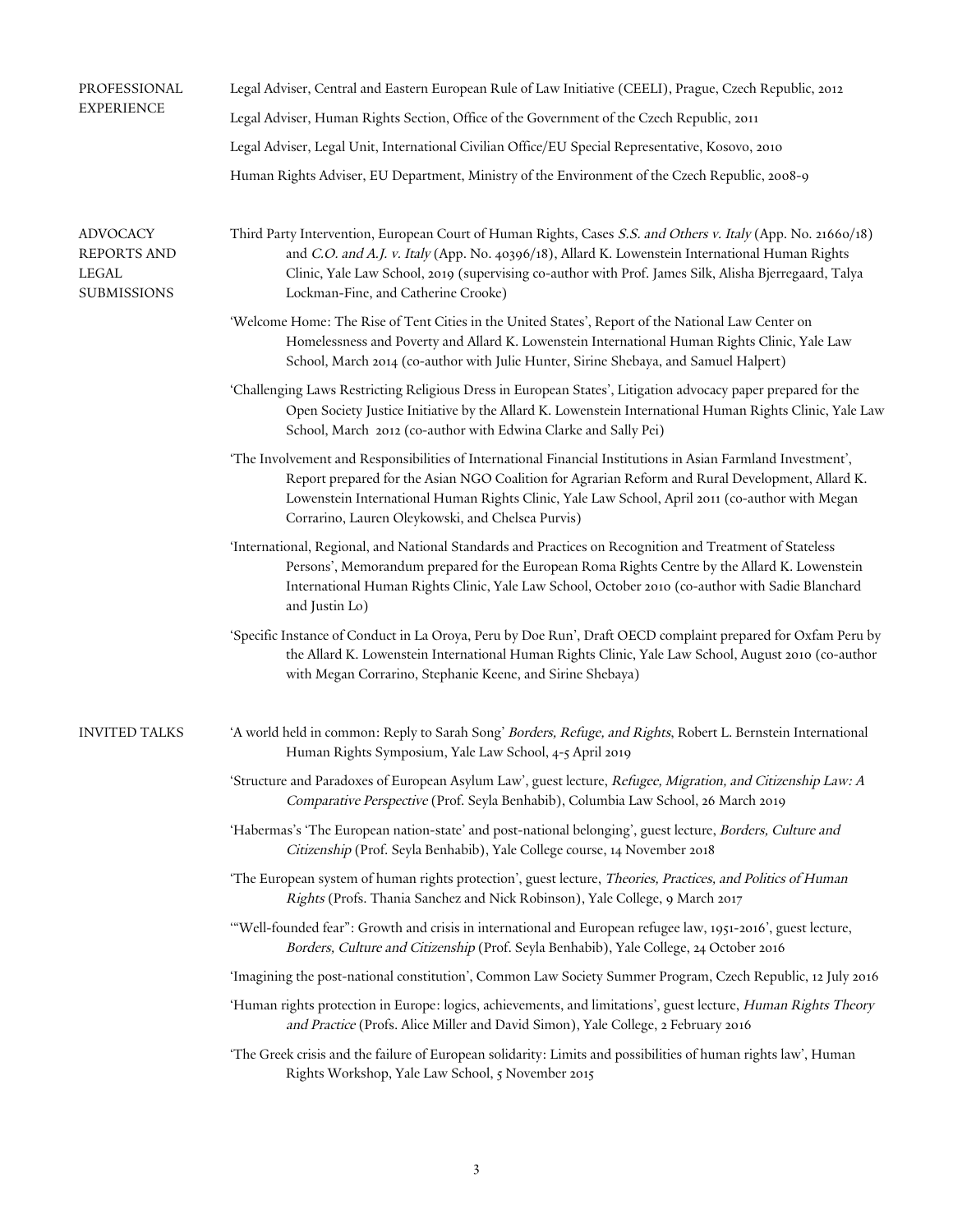| PRESENTATIONS | 'Neither trumps nor interests: Rights, pluralism, and the recovery of constitutional judgment' |  |
|---------------|------------------------------------------------------------------------------------------------|--|
|               | American Political Science Association (APSA), Annual Meeting, 12 September 2020               |  |

- '"Return to Europe": The constitutional futures of existential revolution, 1989-2019' Philosophy and Social Science (Critical Theory Colloquium), Prague, 30 May 2019 American Political Science Association (APSA), Annual Meeting, Washington, DC, 29 August 2019
- 'History, system, principle, analogy: Four paradigms of legitimacy in European law' Association of American Law Schools (AALS) Annual Meeting, EU Law Works-in-Progress Panel, New Orleans, 5 January 2019 iCourts, University of Copenhagen, EU Constitutional Imagination, 1-2 November 2018
	-
- 'A faltering transnational order: Populism, European integration, and the long shadow of Schmitt's Grossraum' American Political Science Association (APSA), Annual Meeting, Boston, 2 September 2018
- 'Saving judgments: Discourses of authority in European asylum law' Columbia Law School, The Disintegration of Europe and the Refugee Crisis, 16 April 2018
- 'Cosmopolitan legal narrative: Commitment to a law not merely one's own' Association for the Study of Law, Culture, and the Humanities, Annual Meeting, Stanford Law School, 1 April 2017
	- New England Political Science Association (NEPSA), Annual Meeting, Newport, 23 April 2016
- 'Solidarity as a post-national legal concept, or what is it to be a cosmopolitan constitutional patriot?' Annual Critical Theory Roundtable, Yale University, 1-3 October 2015
- 'Solidarity in Liquid Times: European Constitutionalism, Cosmopolitan Receptivity and the Meaning of Law' Charles University, Democracy in Times of Crisis, Prague, 14-15 November 2013 Yale University, Empathy: An Interdisciplinary Conference, 26-27 April 2013
- 'Juridified Identities and the Limits of a Transnational Legal Order: Groundwork for a New Europe of Democratic Cosmopolitanism' International University Centre, Dubrovnik, Advanced Issues of European Union Law –  $10^{th}$  session,  $EU$ Enlargement: Identities, Values and Market, 22-28 April 2012

| <b>PUBLIC</b><br><b>COMMENTARY AND</b><br><b>OTHER</b><br><b>PUBLICATIONS</b> | 'How refugees can save Europe' Boston Review, 27 January 2016                                                |
|-------------------------------------------------------------------------------|--------------------------------------------------------------------------------------------------------------|
|                                                                               | 'Taking human rights seriously' Yale Daily News, 30 September 2014 (with Talya Lockman-Fine)                 |
|                                                                               | 'Why Crimea is not Kosovo, and why it matters' openDemocracy, 18 March 2014 (with Evan Brewer)               |
|                                                                               | 'Dar humánní politiky: Vzpomínání na Václava Havla' Hospodarske Noviny, 18 December 2012 [Czech daily]       |
|                                                                               | 'Soumrak elit, aneb skryté neduhy meritokracie' Hospodarske Noviny, 24 July 2012 [Czech daily]               |
|                                                                               | 'Ano, prosím!', A2, July 2012 [Czech political/literary magazine]                                            |
|                                                                               | 'Silnější Evropa nebo demokratická suverenita? Ano, prosím!' Hospodarske Noviny, 31 March 2012 [Czech daily] |
|                                                                               | 'Stronger Europe or Democratic Sovereignty? Yes, please!' openDemocracy, 12 February 2012                    |
|                                                                               | 'Ctnosti Occupy Wall Street' Hospodarske Noviny, 11 January 2012 [Czech daily]                               |
|                                                                               | 'Remembering Václav Havel' Yale Daily News, 10 January 2012                                                  |
| IN PREPARATION                                                                | The time of law: Europe's crisis and the future of post-national constitutionalism (book manuscript)         |
|                                                                               | 'Analogies of law: The narrative structure of post-national constitutional thought'                          |
|                                                                               | "Return to Europe": The constitutional futures of existential revolution, 1989-2019"                         |